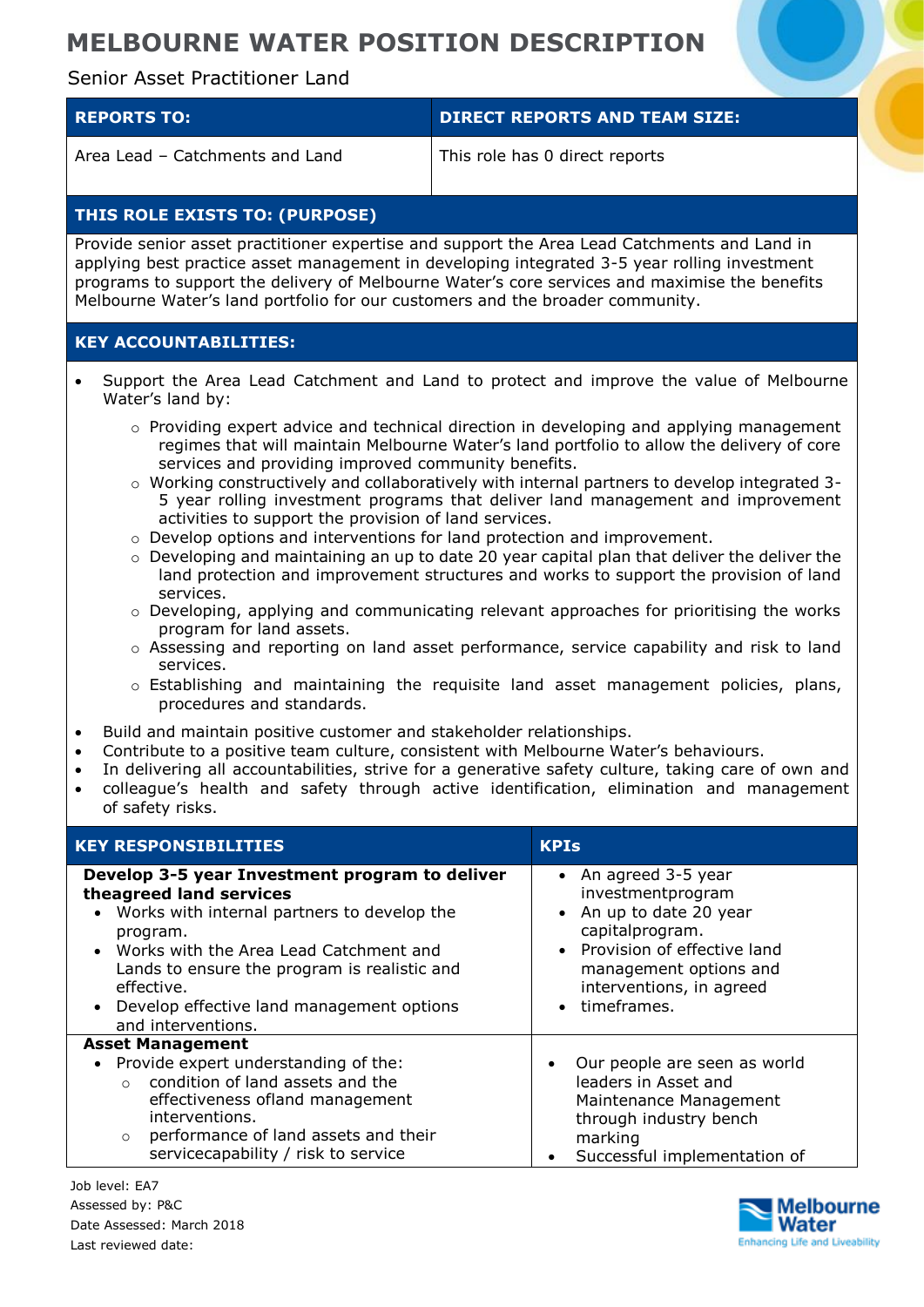## **MELBOURNE WATER POSITION DESCRIPTION**

### Senior Asset Practitioner Land

| • Establish requisite standards and<br>managementregimes to manage land<br>assets.                                                                                                                                                                                                    | the Asset Management<br>Strategy as it applies to land<br>Agreed land management<br>$\bullet$<br>standards, management<br>regimes and guidelines are up<br>to date and contemporary. |
|---------------------------------------------------------------------------------------------------------------------------------------------------------------------------------------------------------------------------------------------------------------------------------------|--------------------------------------------------------------------------------------------------------------------------------------------------------------------------------------|
| <b>Customer Service and relationship management</b><br>Understand customer needs and provides<br>$\bullet$<br>progressive and timely solutions<br>Build strong and productive relationships<br>Influence others to pursue a course of action<br>Contribute to a positive team culture | Reputation survey results<br>Act in accordance with<br>the<br>Melbourne Water<br>and<br>any<br>agreed team behaviours                                                                |
| <b>Generative Safety Culture</b><br>Support team leadership in proactive Health and<br>Safety Leadership and in addition to a personal<br>commitment to generating a safety culture and to<br>involving other team members in team health and<br>safety plans.                        | Contribute to the team's Health<br>and Safety plan managed and<br>safety initiatives.                                                                                                |

## **SKILLS, KNOWLEDGE AND EXPERIENCE REQUIRED:**

- Experience in working in senior roles in high performing teams.
- Experience in developing effective networks in a diverse and complex multiagency delivery environment.
- Experience in land or natural resource management.
- Good problem solving and analytical skills which adds value to business and customers.
- Demonstrated ability to develop strategies and improvement plans that align with broaderbusiness strategic direction to drive customer and commercial value.
- Proven communication and negotiation skills.
- Extensive coordination, prioritisation and time management skills to deliver on longtermobjectives while managing day-to-day challenges within tight timeframes and work unsupervised.
- Proven judgment working in a complex and multi-agency environment.
- Resilient and capable of managing ambiguity.
- Demonstrated ability to identify a need for change and to respond to change managementpositively
- Demonstrated ability to effectively communicate verbally and in writing with all stakeholders andto prepare and deliver information to an audience in a professional manner.
- Demonstrated experience in supporting a healthy, safe and supportive work environment
- Demonstrated commitment to self-awareness, self-reflection and ongoing personal development.

#### **KEY RELATIONSHIPS:**